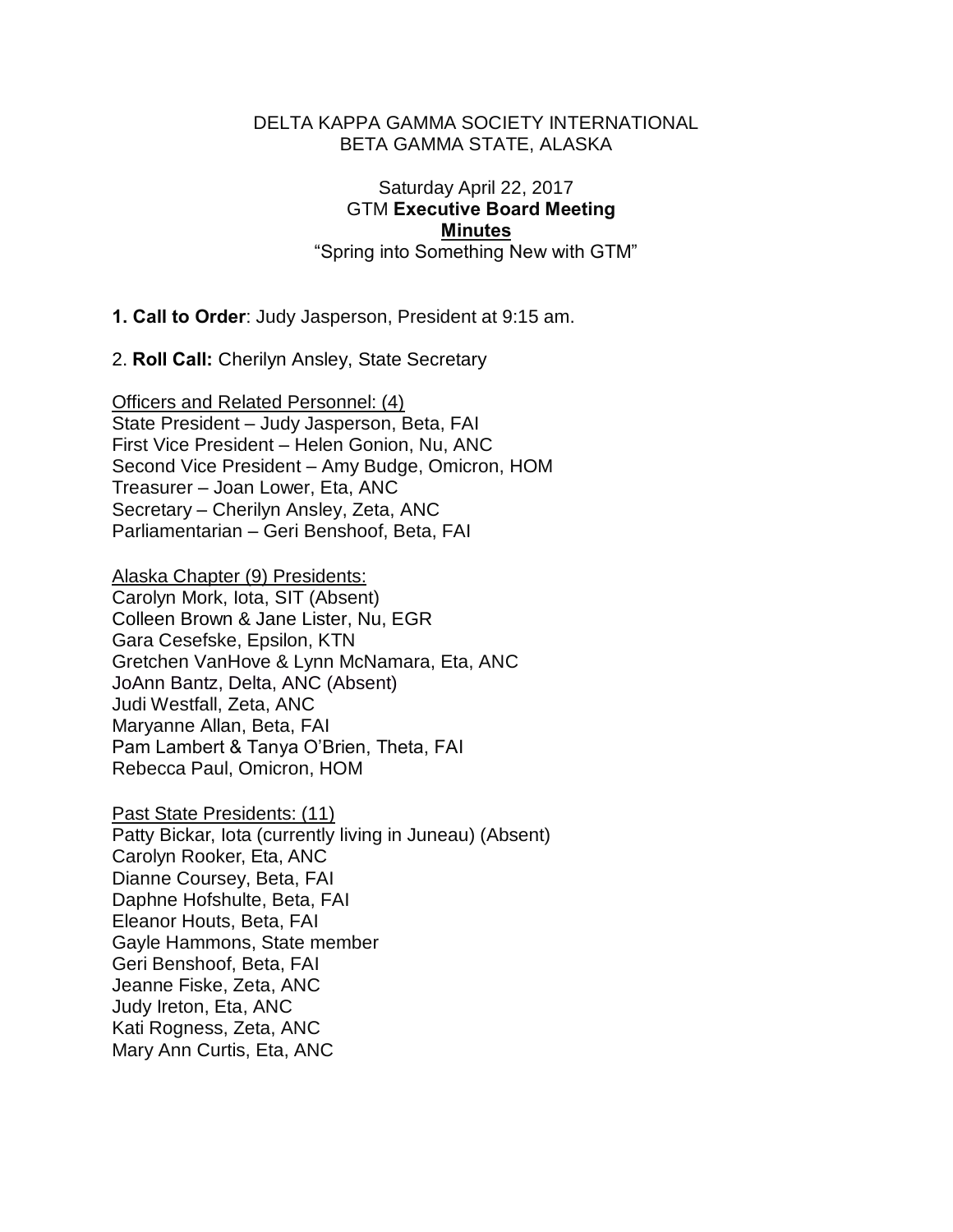Committee Chair: Communication, Monica Stockburger Educational Excellence, Claudia Hall Expansion and Membership, Amy Budge Finance, Cherilyn Ansley Leadership Development, Daphne Hofschulte Nominations, Aldean Kilbourn Rules, Barbara Sell Scholarships, Tanya O'Brien

# 3. Rules of order: Geri Benshoof

Quorum for Executive Board is a majority of the voting members. There are 23 (determined at roll call) entitled to vote. Total present: 22 (95%), quorum achieved. Point of Order: address Madame President, state name and chapter, and wait to be recognized if wishing to speak.

### 4. Minutes of Executive Board Meeting: Cherilyn Ansley

 Minutes of meeting from October 6, 2016 were approved by committee and published on the State website.

### 5. Additions to and/or Approval of Agenda

Daphne Hofschulte, Beta, moved to accept as presented, seconded by Lynn McNamara, Eta. Passed.

6. Treasurer's Report: Joan Lower - to be given to Finance Committee for audit.

# 7. *State Committee Reports (*by Chair, unless noted)

- A. **Communication:** Monica Stockburger no report
	- a. The *Nuggets,* Aldean Kilbourn three newsletters published. Emphasized need for correct emails, pictures to be sent separate from word documents for Nuggets.
	- b. Webmaster, Maryanne Allan no action
	- c. Historian, Judy Ireton no action
	- d. U.S. Forum, Geri Benshoof no report
- B. Educational Excellence: Claudia Hall no action
- C. Expansion and Membership: Amy Budge no action
- D. Leadership Development: Daphne Hofschulte no action
- E. Nominations: Aldean Kilbourn Slate presented: President-Colleen Brown, Nu; 1st Vice President-Amy Budge, Omicron; 2nd Vice President-Cynthia Miller, Nu; Secretary-Cherilyn Ansley, Zeta; Nominations Committee-Aldean Kilbourn, Chair, Theta, Kati Rogness, Zeta and one vacancy.